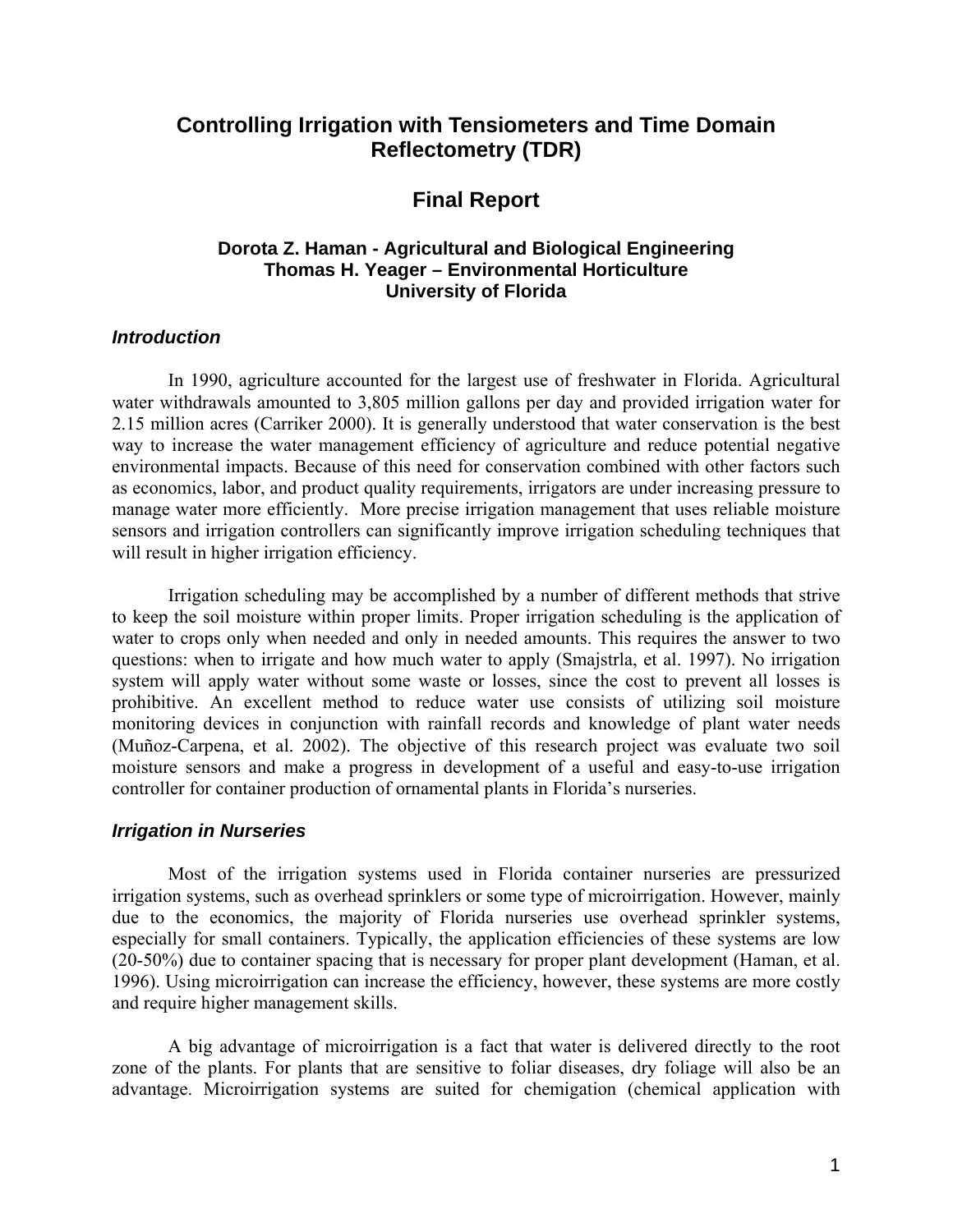irrigation water). The water and chemicals are applied directly to the container substrate and there are no losses between containers, minimizing the runoff from the nursery. Furthermore, the danger of chemical loss and contamination is reduced (Haman, et al. 1997). However, the control of these irrigation systems is more complicated and a reliable device to monitor the water content of the substrate is needed for efficient water application.

#### *Irrigation Controller*

A controller is an integral part of an irrigation system. It is an essential tool to apply water in necessary quantity and at the right time to sustain agricultural production and to achieve high levels of efficiency in water and energy uses. These devices have evolved into complex computer-based systems that allow accurate control of water, energy and chemicals while responding to environmental changes and various development stages of the crop (Zazueta, et al. 1993). Closed loop controllers for irrigation systems base their irrigation decisions on direct measurement of soil-moisture using sensors like TDR. The simplest form of a closed loop control system is a timer with a moisture sensor that interrupts an irrigation cycle based on the moisture status or the soil, growth substrate, or plant water status. The system can be set to irrigate at a very high frequency, depending of the settings entered in the datalogger/controller program. When the controller attempts to irrigate, irrigation will occur only if the moisture sensor allows it, which in turn occurs only when substrate moisture dropped below acceptable level. The acceptable level is determined from recommendations for the type of plant to be cultivated, the environmental conditions, cultural practice, and the type of substrate used in the containers.

### *Moisture Sensors for Container Substrate*

Many current irrigation systems used in container nurseries are based on timers and moisture sensors. However, few systems are controlled by moisture sensors in real time. Most of the soil moisture sensor have been developed for field conditions and function well when used in mineral soils. However, many sensors that work well in the field are not very reliable in the container substrate due to the poor contact between the substrate and the sensor. A good example of the sensor that often has problems due to poor contact is a tensiometer. In addition to contact problem the amount of water that filters from the tensiometer ceramic cup to the substrate could be relatively high compared to the total volume of a small container (i.e. 1 gallon container), especially when the substrate is dry. As a result, the container with the tensiometer could show a water content greater than the actual water content of containers without a tensiometer. Other devices, such as gypsum blocks are also affected by the porosity of the substrate used in containers. In addition, gypsum blocks dissolve with time and have to be replaced often after one year of operation (Muñoz-Carpena, et al. 2002).

### *Tensiometer*

Tensiometers are usually capable to read in the range of water tensions between Field Capacity (FC) and Maximum Allowable Depletion (MAD) for a substrate used in container production. The main problem that can be expected with tensiometers when used with substrates with more than 70% porosity, is to maintain enough contact between the ceramic cup and the substrate. To improve the contact, the substrate around tensiometer must be carefully pressed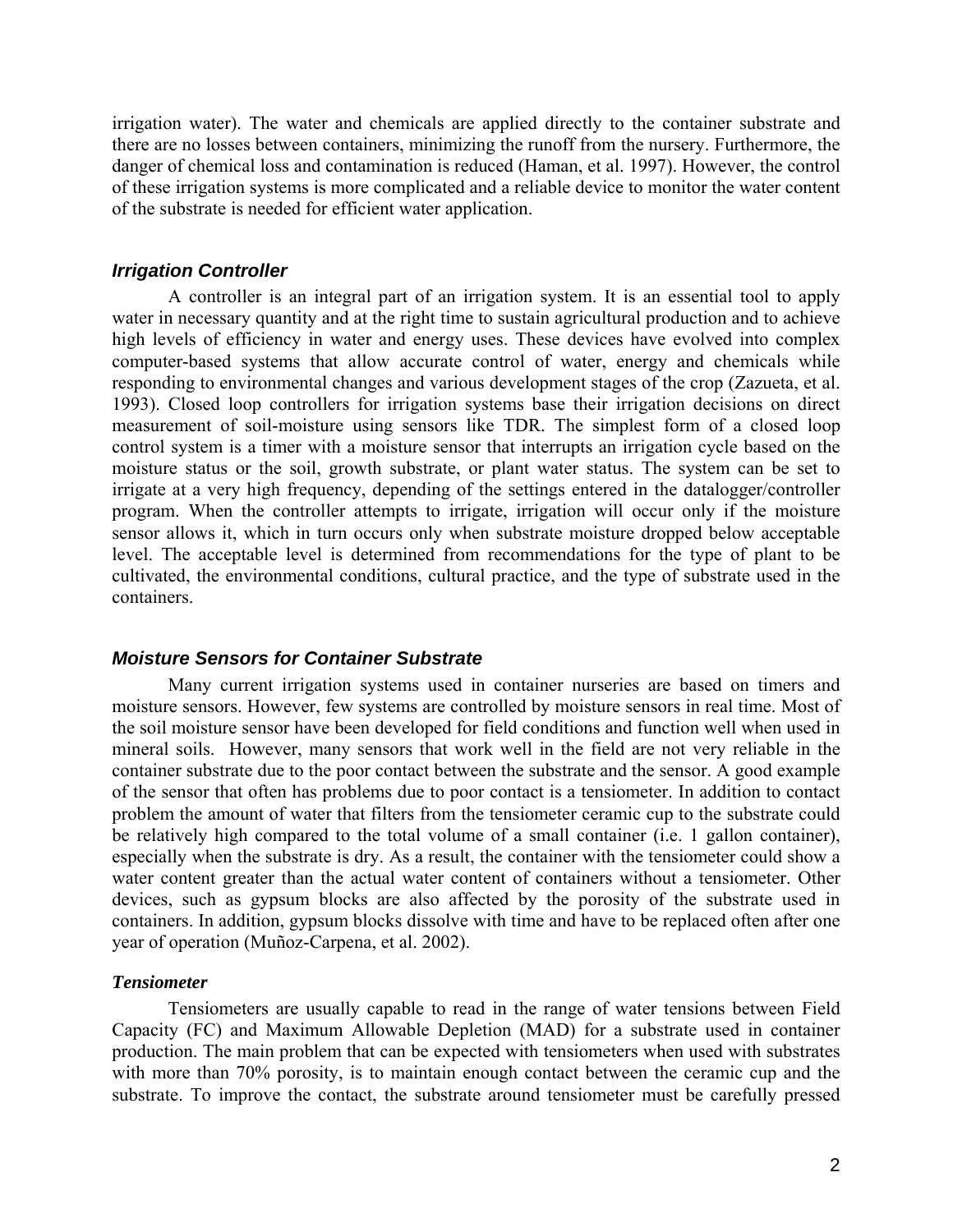during sensor installation. Short tensiometers are more suitable for small container production since they fit more easily in the container and do not add water to the substrate via capillarity when the substrate is dry.

### *Time Domain Reflectometry (TDR)*

A precise and relatively new technology to assess volumetric soil water content is the Time Domain Reflectometry (TDR). TDR voltage readings can be converted into volumetric soil water content (VSWC) which is a popular method to report the soil water status. A fully automatic system containing this kind of sensors requires a datalogger or computer to activate the solenoid valves that control the operation of the irrigation system. TDR sensors give very accurate readings, however, they are still quite expensive (approximately \$200 per sensor) and additional hardware and software is needed to control an irrigation system using TDR (Charlesworth 2000).

In a TDR probe the speed of an electromagnetic signal passing through a material varies with the dielectric material. A signal is sent down steel probes buried in the media. When it reaches the end of the probes it is reflected back to the TDR receptor unit. The difference in time that takes the signal to return is caused by the dielectric constant that is affected by the water content of the substrate that surrounds the probes. The levels of voltage received by a TDR probe are converted into volumetric soil water content (VSWC).

### *Soil Water Content*

The gravimetric soil water content (GSWC) is expressed by weight as the ratio of the mass of water to the dry weight of the soil sample. To determine this ratio for a particular soil sample, the water mass must be determined by drying the soil to constant weight and measuring the soil sample mass after and before drying (Black 1965). The water mass (or weight) is the difference between the weights of the wet and oven dry samples. The oven-drying technique is probably the most widely used of all gravimetric methods for measuring soil moisture and is the standard for the calibration of all other soil moisture determination techniques (Black 1965). Volumetric soil water content (VSWC) relates volume of water in the sample to the total volume of soil and it is a more convenient way to express the soil moisture content for irrigation management. VSWC can be calculated by multiplying the gravimetric soil water content (GSWC)) by the soil bulk density (mass of soil solids per unit volume) (Charlesworth 2000).

### *Materials and Methods*

A greenhouse experiment was conducted in Gainesville, Florida to evaluate tensiometer and TDT as moisture sensors for automatic control of a drip irrigation system in container production of ornamental plants.

### **Experiment I – TDR controlled vs. timer controlled irrigation**

This experiment consisted of two irrigation zones (treatments). The treatment controlled by CR10 Datalogger and a TDR probe (CS616) (Campbell Scientific, Logan, Utah) included a zone of 15 containers. The other treatment (control) consisted of 9 containers with the irrigation on a preset schedule (timer) (Figure 1).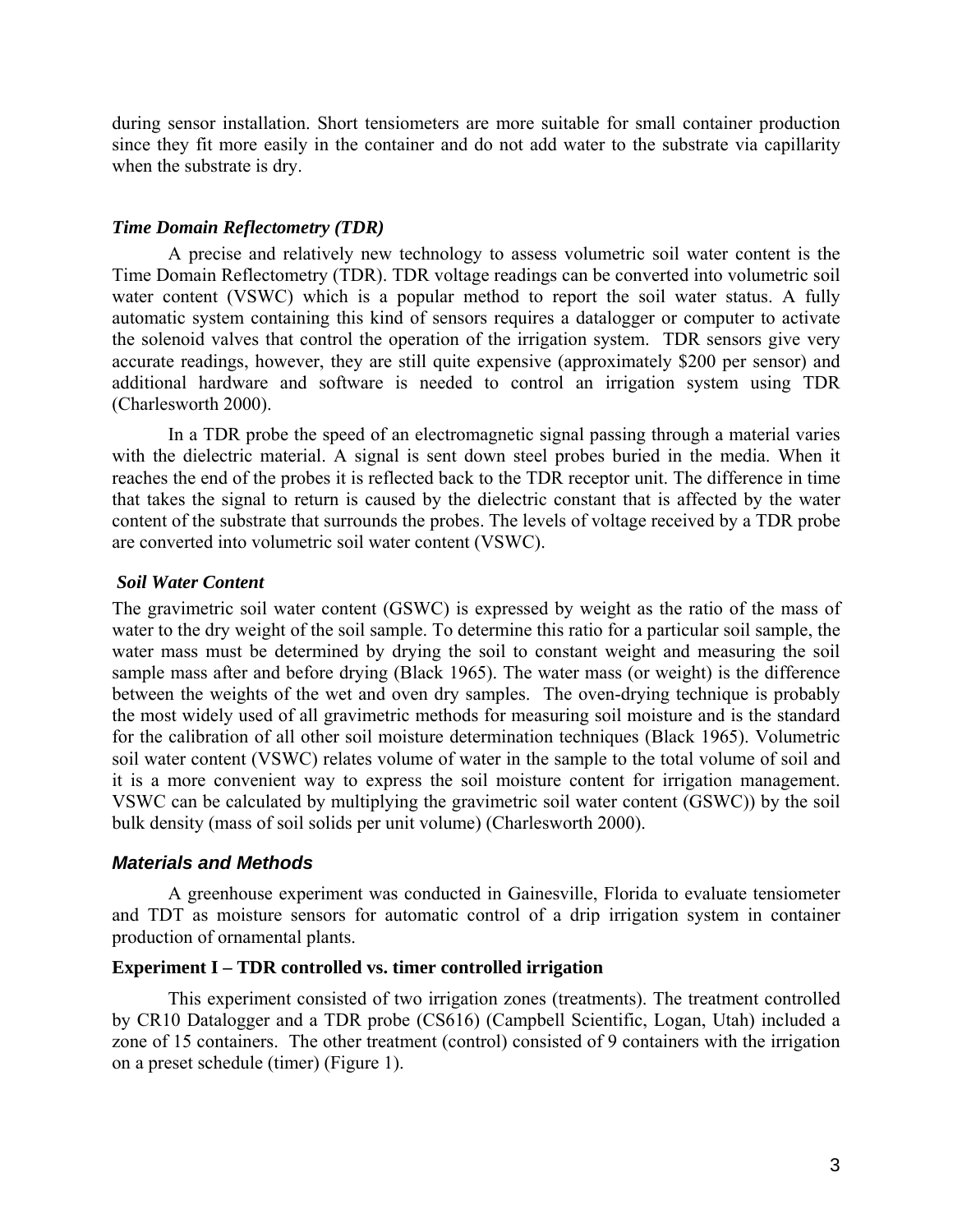The irrigation zone for each sensor included a 24 V solenoid valve. The water was supplied through a 0.75 in PVC line, and spaghetti drip tubes with one 2 GPH emitter and two dribble-rings per drip tube to have a more uniform water distribution in the container.

Six pressure transducer tensiometers were used to monitor water potential of the substrate. Two sizes of tensiometers were used: a mini tensiometer, 3 in in length and 1 in in diameter, and a more typical tensiometer, 6 in long with 0.5 in diameter. All tensiometers were equipped with low-tension ceramic cups and were produced by Irrometer Company® (Riverside, California). The ceramic cup of low-tension instruments has different porosity and is more sensitive to changes in soil moisture conditions when the substrate is close to the saturation point. Low tension instruments are recommended for use between 0 and 40 cb (kPa) (Irrometer 2003). Three tensiometers of each size where installed. The tensiometers were placed vertically halfway between the base of the plant and the container's side. Both types of tensiometers incorporated a pressure transducer that could register changes of pressure in the instruments as a change in voltage that was transmitted to the datalogger. This signal was later converted back to the pressure (vacuum) units.



Figure1. Time controlled and TDR controlled plots (Experiment I).

#### **Experiment II – TDR Controlled, Tensiometer Controlled and Timer Controlled Irrigation**

A follow-up experiment was conducted to compare Timer, TDR, and Tensiometer controlled irrigation systems (Figure 2). The project consisted of three different irrigation systems, each one controlled by one type of sensor, TDR, Long Tensiometer, and Short Tensiometer. In addition, there was a timer controlled "control" treatment. Each of the sensors was connected to a CR10 that stored the information acquired by the sensors and controlled the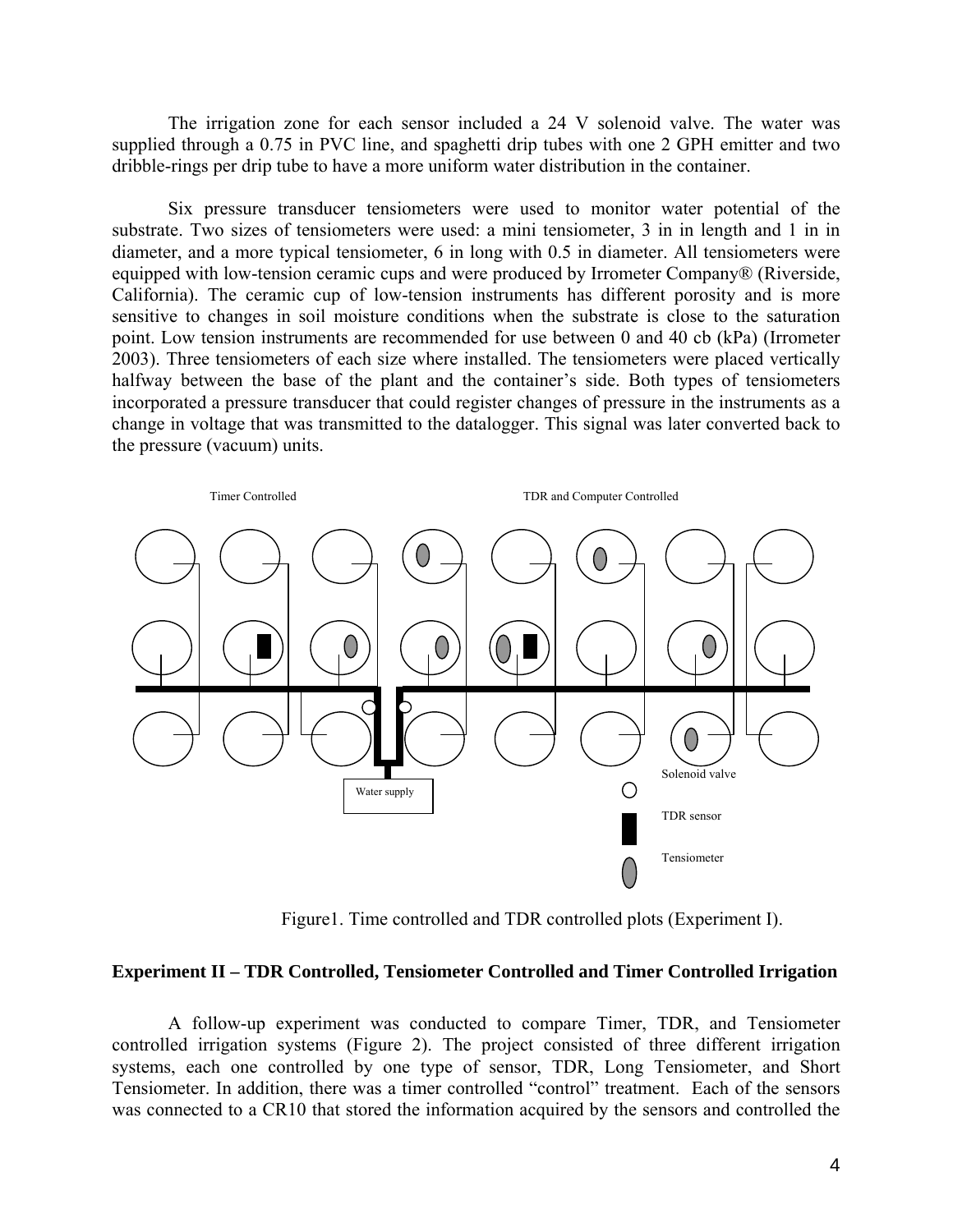solenoid valves for each of the irrigation systems. The threshold level of the soil moisture content, or the number of atmospheres (soil tension) at which to start the irrigation and the duration of each irrigation event were also controlled by a CR10 program. All threshold values could be set individually for each sensor (Figure 3). Within each treatment, only one sensor was controlling the irrigation system. The other sensors where used for monitoring to evaluate the accuracy and variation among each group of sensors.



Figure 2. Time, TDR, and tensiometer controlled plots (Experiment II).

The plants used in both experiments were the *Spathiphyllum,* a popular indoor plant that is grown commercially using hot houses covered in plastic, even in South Florida. Typically, the temperatures are kept at  $90^\circ$  + F degrees under high humidity conditions and the plants are grown under shade with minimal air movement. The plants were planted in 3-gallon containers filled with Metro-500 growing substrate consisting of pine bark, Canadian peat, and sand (2:1:1 by volume) mix (Haman, et al. 1998).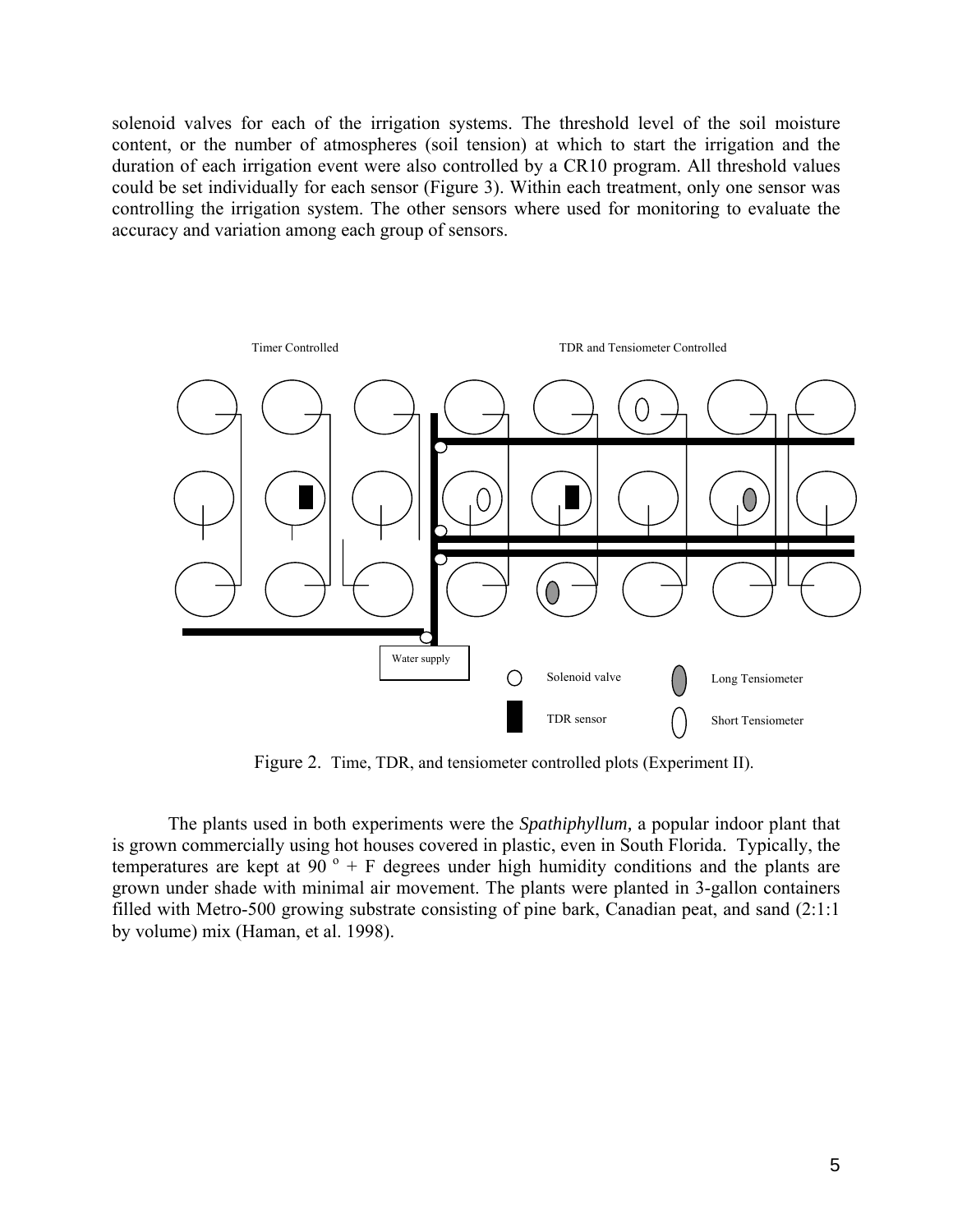

Figure 3. Experiment set-up.

## **TDR Based Irrigation System**

The CS616® water content reflectometers (Figure 1) from Campbell Scientific Inc. were used to measure volumetric water content using the time-domain reflectometry method. The rods where cut from 12 in to 6 in to fit in the 3 gallon container since the manufacturer advice is to leave at least 1.5 in between the probes and the container walls to avoid interference (noise) in the voltage levels retrieved by the probes.

The CS616 do not directly measure the wave-guide signal reflection time like a common TDR. Instead, the signal returned from the guides causes a circuit to change states between two discrete values. The output of the sensor is a frequency that reflects the number of state changes per second (Hz) (CSI 2002). As with all TDR sensors, a wetter soil will cause a longer signalreturn time, and will cause the CS616 circuit to vibrate at lower frequency. The wave-guides can be buried for "*in situ"* readings or used as a portable probe. The CS616 was inserted in the container under a 45-degree angle to cover more substrate volume with the electromagnetic signal.

A CR10® datalogger from Campbell Scientific Inc. was used to collect the readings from the CS616 probe. A program using PC208 software (CSI 1997) was developed to control the water content reflectometer (CS616), to store voltage data, and to record volumetric soil water content and the time of the measurements. The program activated the probe at a specified time interval and saved the information collected in a text file in the CR10 memory. The program also allowed for setting the range of volumetric soil water content (VSWC) values at which the CR10 switched ON or OFF the solenoid valve to start or stop irrigation. The file stored in the CR10 memory was downloaded to a personal computer for editing and analysis.

### *Determining Gravimetric Soil Water Content*

An electronic scale was used to record the weight of the pot containing the plant (Figure 4). The scale had a capacity of 10 kg, a readability of 1g, and a linearity of  $+/-$  1g (Acculab 2002). It also had a RS-232 (serial port) port that allowed it to communicate with a personal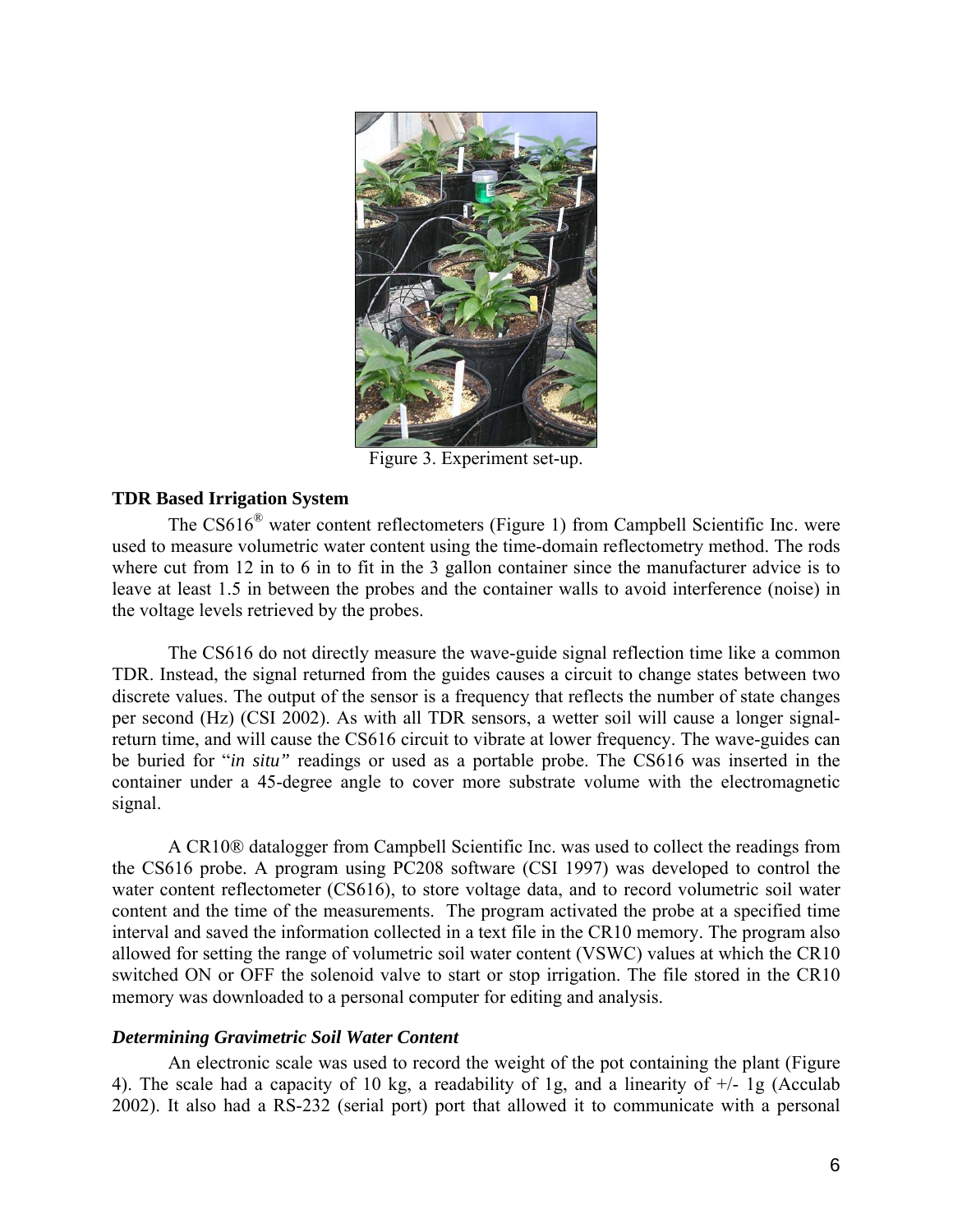computer through a program specially written for this project using LabVIEW®, a graphical programming language that uses icons instead of lines of text to create applications (LabView 2001).



Figure 4. Container on electronic scale

The program collected the reading from the scale at a specific time interval and showed it on the computer screen using a graphic interface (Figure 5). The time interval when the readings are recorded was be adjusted as needed and the data-files produced can be imported as a text file easily into any spreadsheet software.

| Scale Data Logger.vi               |                                      | $\times$                              |
|------------------------------------|--------------------------------------|---------------------------------------|
| File Edit Operate Windows Help     |                                      | SCALE<br>LOG                          |
| цij                                |                                      |                                       |
| Periodicity (HH:MM:SS)<br>$= 1:00$ | <b>Last Date Logged</b><br>9/25/2003 | <b>Last Time Logged</b><br>1:39:21 PM |
| Com Port<br>$\frac{4}{7}$ 2        | Current Date<br>Thu, Sep 25, 2003    | <b>Current Time</b><br>1:39:31 PM     |
| <b>STOP</b>                        | 6530 g                               |                                       |
|                                    |                                      |                                       |

Figure 5. LabVIEW Program

The weights collected by the scale were used to calculate the gravimetric moisture content that was later converted to volumetric moisture content and compared against the VSWC registered by the TDR.

# *Calibration of TDR Using Gravimetric Soil Water Content*

The general calibration curve to obtain the volumetric soil water content from the CS616 voltage readings has a following form:

$$
\Theta_{\rm v}(\tau) = C_0 + C_1 \cdot \tau + C_2 \cdot \tau^2
$$
 Equation 1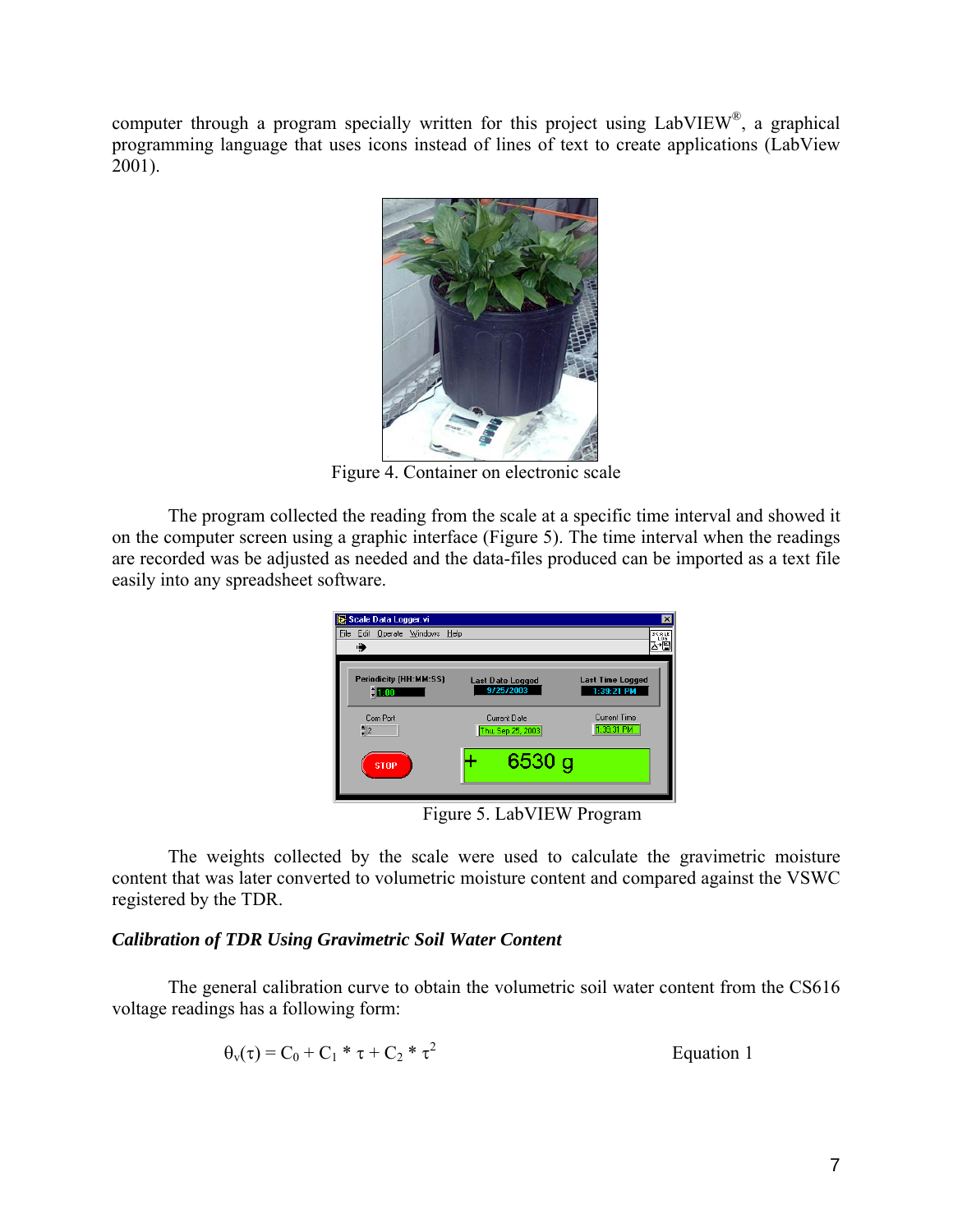where  $\theta_v$  is the volumetric water contents,  $\tau$  the voltage from the CS616 and C<sub>n</sub> are coefficients developed in the calibration process.

The coefficients in the factory calibration equation used to obtain the volumetric soil water content from the CS616 voltage readings ware originally developed for sandy-clay-loam soils with bulk density of 1.6 g cm<sup>-3</sup> and an electrical conductivity at saturation of 0.4 dS m<sup>-1</sup>.

$$
\theta_{\rm v}(\tau) = -0.187 + 0.037 \cdot \tau + 0.335 \cdot \tau^2
$$
 Equation 2

 Since the Metro-500 substrate used in this project has different characteristics, new calibration coefficients  $C_n$  were developed to be used in the general calibration equation (Equation 1) that was used in the CR10 program that controls the CS616.

The  $C_n$  coefficients were developed using gravimetric data and a bulk density. From the weight of the moist substrate, the weight of the oven dry substrate, and the bulk density of the substrate, the volumetric soil water content was calculated as follows (CSI 2002).

Gravimetric soil water content:

$$
\theta_{\rm v} = m_{\rm wet} - m_{\rm dry} / m_{\rm dry}
$$
 Equation 3

Where:  $m_{wet}$  is weight of the wet substrate, and  $m_{drv}$  is weight of the dry substrate.

Bulk density:

$$
\rho_{\text{bulk}} = m_{\text{dry}} / v_{\text{dry}}
$$
 Equation 4

with  $v<sub>drv</sub>$  representing the volume of the dry substrate. The original bulk density for the Metro-500 was  $0.36$  g cm<sup>-3</sup>.

Finally the volumetric soil water content:

$$
\theta_{\rm v} = \theta_{\rm g} * \rho_{\rm bulk} \tag{Equation 5}
$$

After the volumetric soil water content was calculated (Equation 5), this values were plotted against the values collected with the CS616 probe. Using the best-fit quadratic function  $C_n$  values were entered in the CR10 to convert electrical signal from the TDR into volumetric moisture content of the Metro substrate.

# **Results and discussion**

#### *TDR Calibration*

Calibration of the TDR was done in order to obtain real values of volumetric moisture content for Metro 500 from the TDR readings. Volumetric moisture values were calculated using weight differences measured by an electronic scale. Using regression analysis a new quadratic function was calculated to correct the TDR readings. The final calibration equation form was:

$$
\theta_{\rm v}(\tau) = -2.644 + 5.056 \cdot \tau - 2.065 \cdot \tau^2
$$
 Equation 6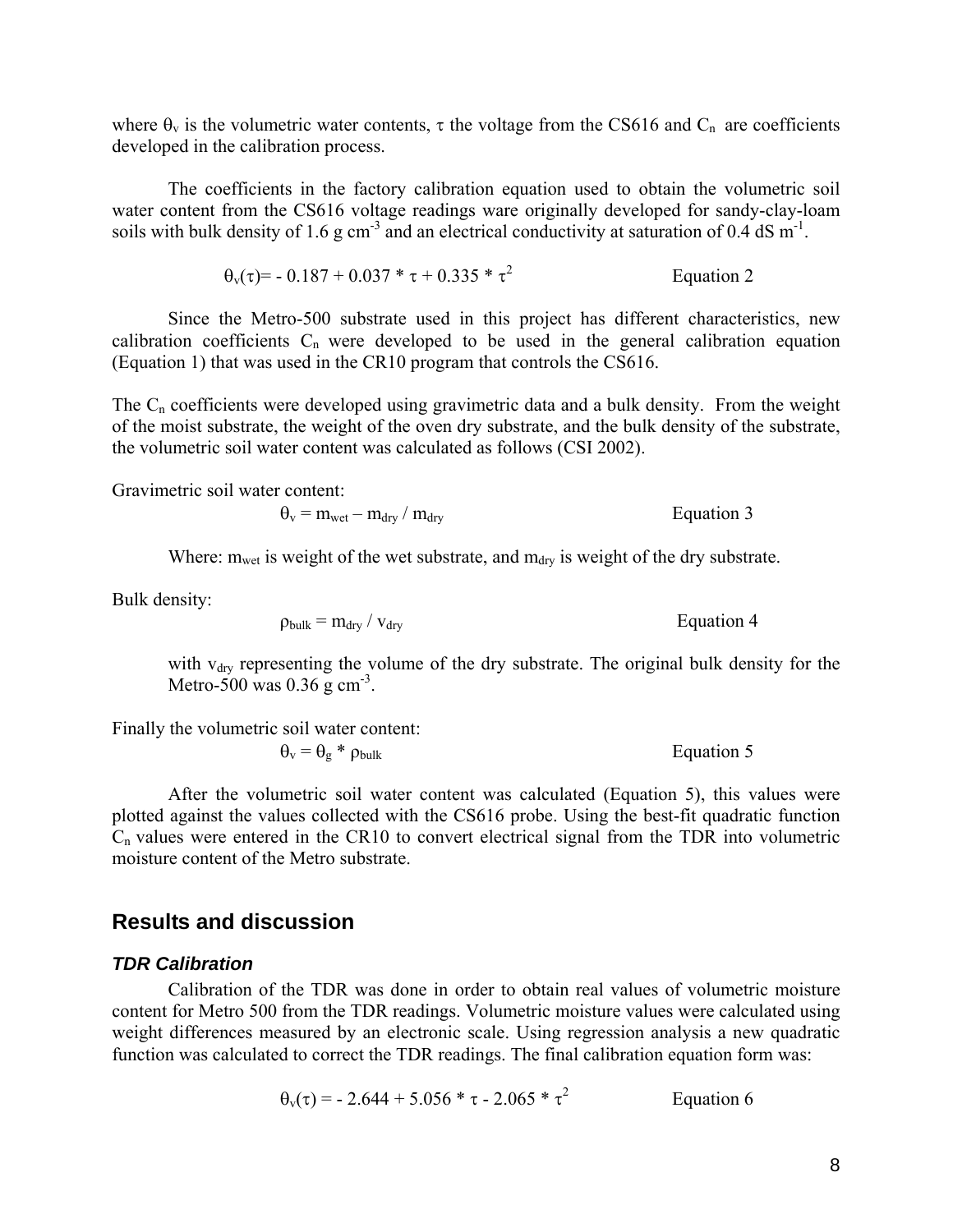The above equation was developed for the entire range of data collected during the experiment, and represents the range of 7% to 55% VSWC. It is important to mention that there are several factors that affect the calibration curve for this TDR sensor. The original length of the CS616 rods was reduced from 12 in to 6 in to accommodate sensor placement in the containers filled with substrate. This resulted in the sampling space reduction by 50% and greatly affected the factory calibration, which is designed for 12 in rods.

The graph representing the equation that fits the sampled values is presented in Figure 6. It shows that there is less resolution in the instrument reading at the extremes of the soil moisture values recorded in this experiment. Above 40% and below 20% of VSWC, larger changes in moisture content correspond to smaller changes in the recorded voltage. However, this reduction in instrument accuracy is not critical since typically, under production conditions, an irrigation system operates in the rage from 15% to 50% VSWC where the calibration equation is more precise.



Figure 6. Calibration curve developed using TDR readings (voltage) and Weights

A calibration equation for the segment from 15% to 40% VSWC is presented below.

 $\theta_v(\tau) = -3.044 + 6.098 * \tau -2.706 * \tau^2$ 

This equation provides a better response for most application using a CS616 TDR probe as a soil water content measuring device. However, it is important to emphasize that this equation is developed for the 6 in rods. In figure 7, the calibration curve for the typical operation range is presented. The values out of the range (15% to 40%) have been removed.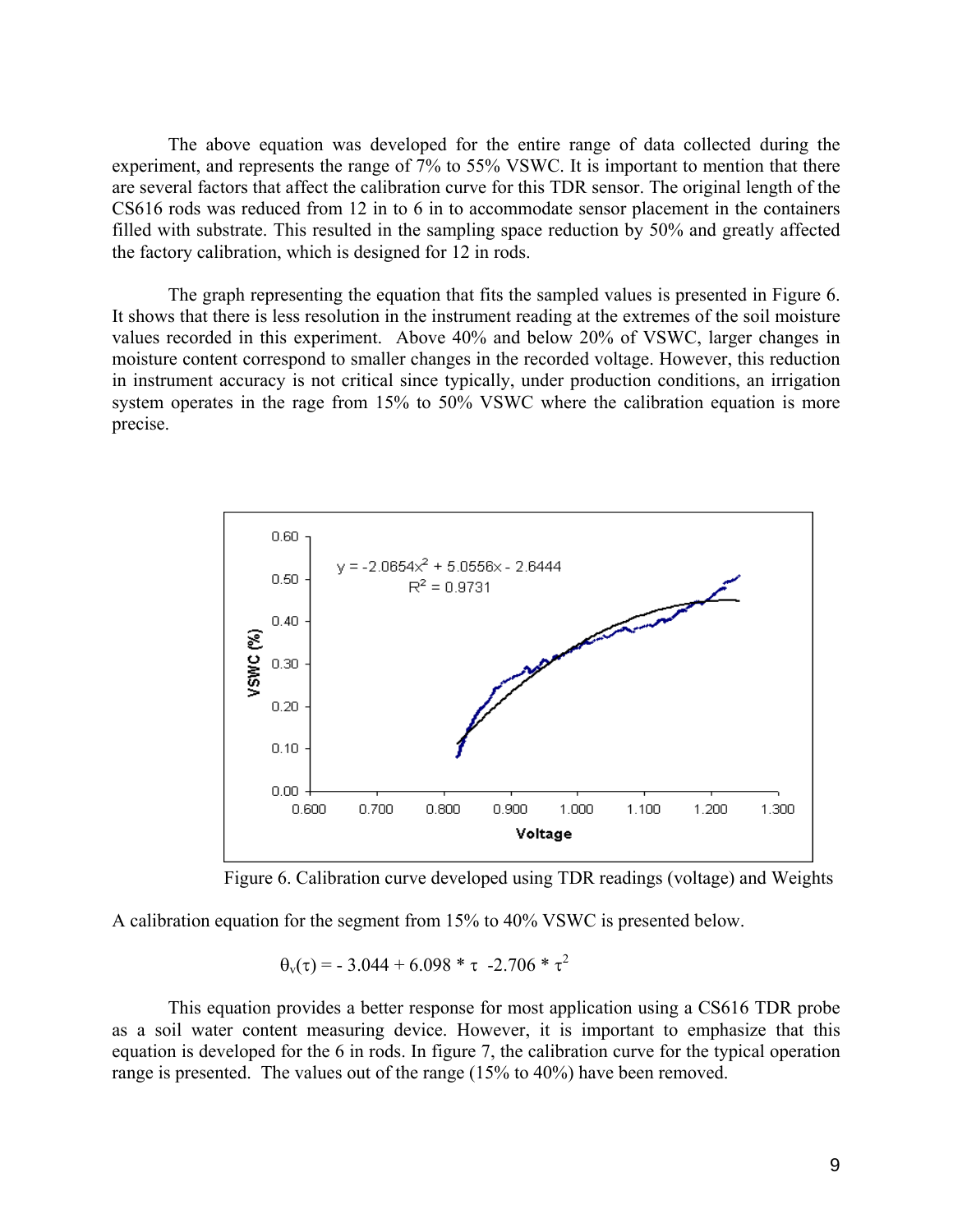

Figure 7. Calibration curve from 15% to 40% VSWC.

### *TDR vs. Tensiometer*

Tensiometers are common sensors to monitor water status (matrix potential) in the soil. They work well in soils or growing substrate with less than 70% porosity, since permanent contact between the ceramic cup and substrate is needed to obtain accurate readings. Tensiometers also require constant maintenance (i.e., refilling and calibration). If all those conditions are met, they perform with high accuracy. However, the characteristics of the growing substrate used in the nursery industry presents challenges for the tensiometer technology since low density and large particle size increases the porosity of the substrate, and the size of the pores. That results in reduced contact between the ceramic cup and the substrate, which translates to reading errors when the substrate is to too wet or too dry, since the empty spaces are filled with water or air respectively.



Figure 8. Volumetric soils moisture compared to tensiometer readings.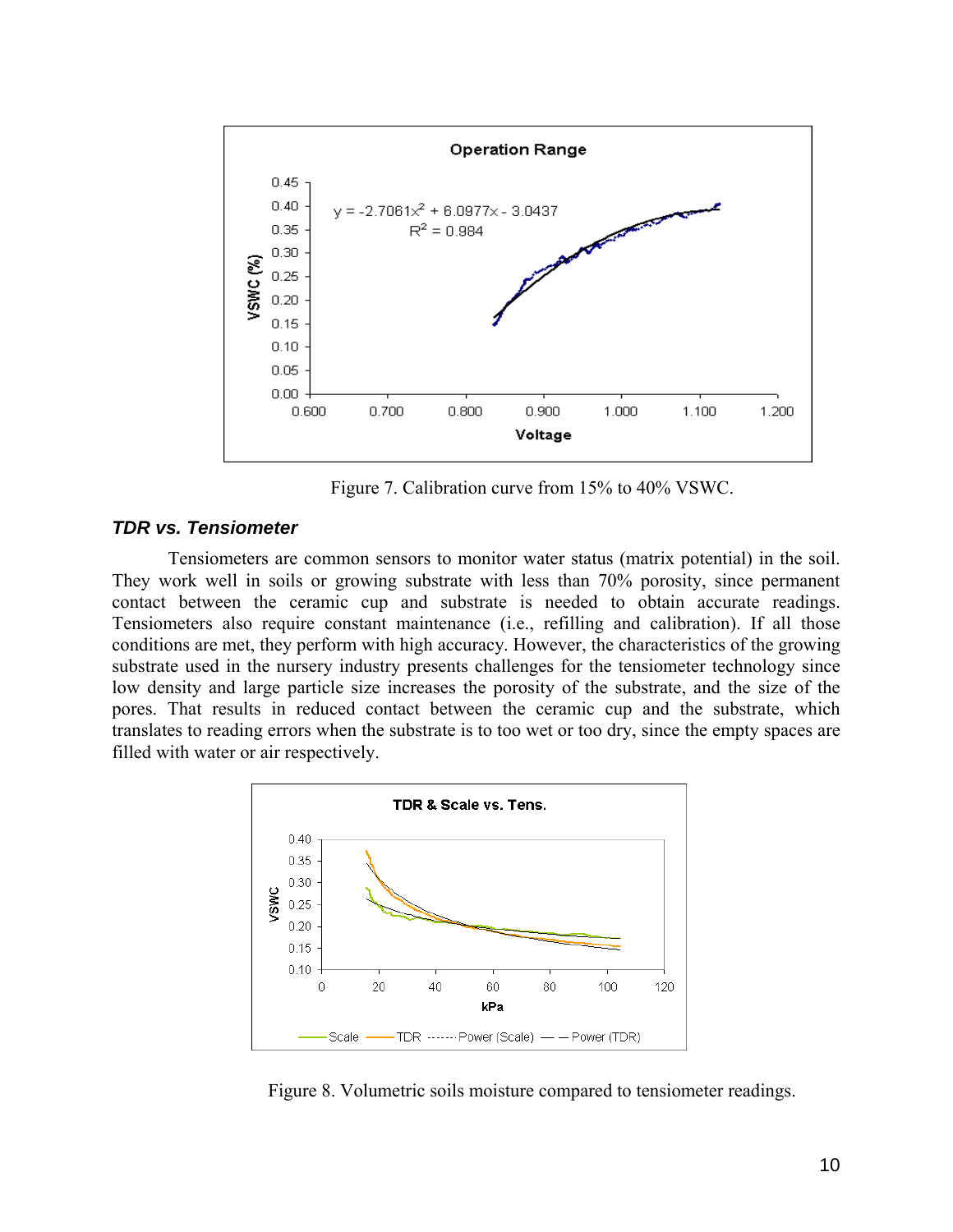### **TDR Based Irrigation Control System**

A part of this project was to develop a TDR controlled irrigation system. Several approaches were attempted before desirable results were obtained. The first TDR controlled system was set up to use the readings from the TDR to turn the system ON and OFF. In one test, volumetric soil moisture values of 17% and 25% were used as lower and upper limits respectively. A sample of the data collected is presented in Figure 9.

This means that if the TDR reading reached 17% the irrigation system turned on, and remained on until the TDR reading reaches 25%. It was clear from the amount of drainage that under this management there was an excess of water being applied (Table 1).



Figure 9. TDR controlling lower and upper threshold limits

The second set of moisture values used as lower and upper limits were 22% to 25%, and the third was 25% to 27%. The results were similar to the ones noted above. The system still was applying more water than was needed to maintain proper moisture in the substrate. The time between irrigation events was long, varying from 4 to 5 days depending on the conditions prevailing in the greenhouse that affected plant water use.

| Table 1. Comparison of applied water and drainage using VSWC thresholds |                                |                                  |                                       |                                 |  |  |
|-------------------------------------------------------------------------|--------------------------------|----------------------------------|---------------------------------------|---------------------------------|--|--|
| Method                                                                  | Irrigation Frequency<br>(days) | Water Applied<br>$\rm \ (cm^{2}$ | <b>Water Drained</b><br>$\text{cm}^3$ | Water Retained<br>$\text{cm}^3$ |  |  |
| $17\%$ - 26 % VSWC                                                      | 4.5                            | 3975                             | 2850                                  | 1125                            |  |  |
| 22 % - 25 % VSWC                                                        | 3.5                            | 2400                             | 1250                                  | 1150                            |  |  |
| 25 % - 27 % VSWC                                                        | 2.5                            | 1900                             | 1260                                  | 640                             |  |  |

The approach that showed more success was to use the TDR to start the irrigation event and to let it run for a given period of time. This was possible by using a program that allows setting the lower limit for the TDR to turn the irrigation system on, and allow the user to preset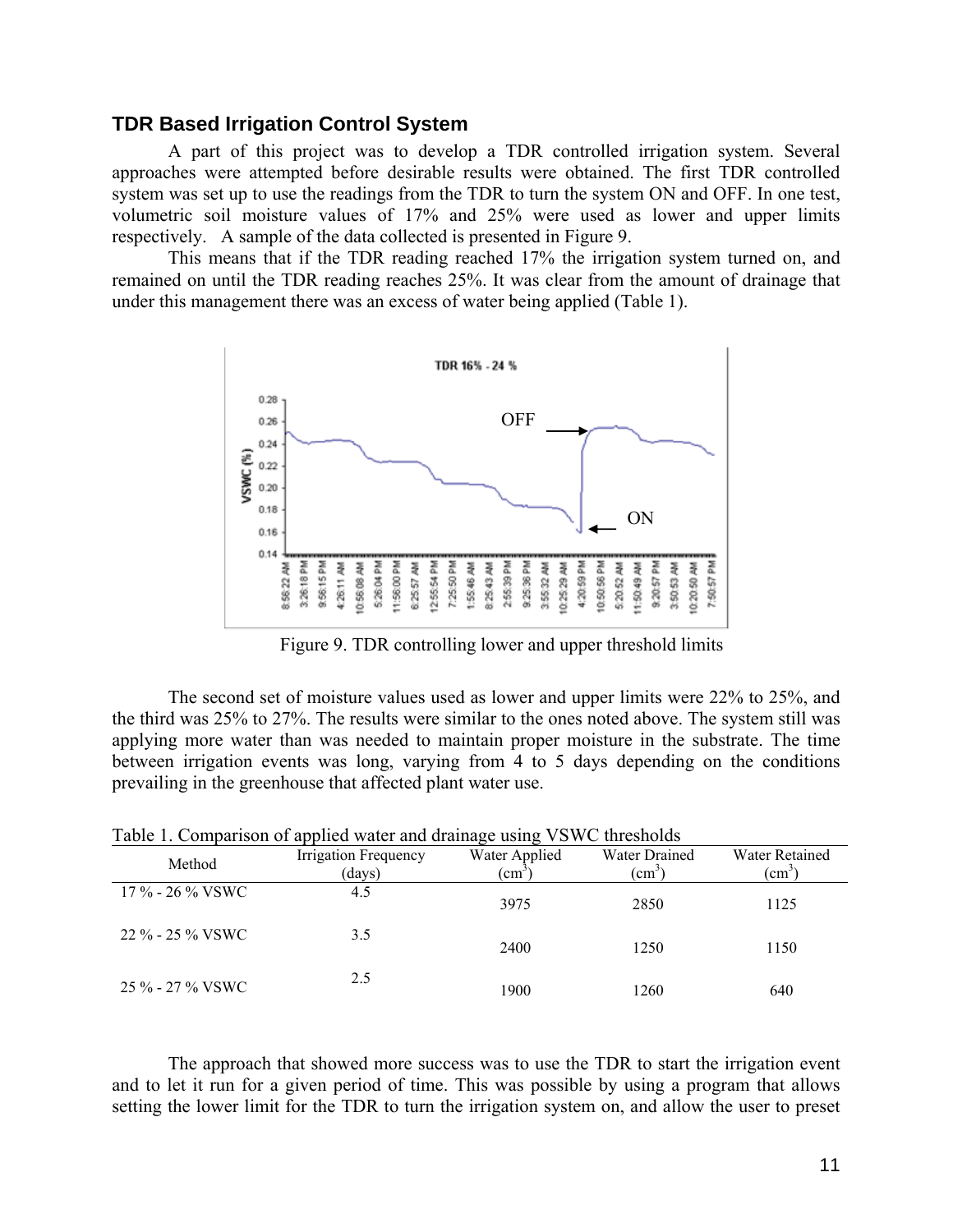the duration of the irrigation event. This system permitted a better control of the amount of water applied, diminishing the waste of water as drainage.

Several attempts were made to establish the best point to turn the system on. Analyzing the irrigation and water use patterns observed with the previous method, values between 25 and 30% (VSWC) were utilized and tested, along with four different irrigation duration times of, 60, 75, 90 and 120 seconds (Table 2).

Differences in water use between the TDR controlled system and the timer-controlled system are presented in Table 2. To measure the applied water, the water from one emitter was collected for the TDR controlled system, and for the timer controlled plot. Drainage water from one container for each plot was collected. It can be assumed that the retained water was absorbed by the plant, evaporated from the substrate surface, or was retained in the substrate.

| Method                         | Irrigation<br>Frequency (days) | Water Applied<br>$(in^3)$ | Water Drained<br>$(in^3)$ | <b>Water Retained</b><br>$(in^3)$ |
|--------------------------------|--------------------------------|---------------------------|---------------------------|-----------------------------------|
|                                |                                |                           |                           |                                   |
| Timer $(3 \times 120$ seconds) | Daily                          | 11                        | 7.9                       | 3.1                               |
| 26 % VSWC / 120 seconds        | 1.4                            | 11                        | 5.5                       | 5.5                               |
| 26 % VSWC / 90 seconds         | 1.6                            | 5.8                       | 0.6                       | 5.2                               |
| 26 % VSWC / 75 seconds         | 1.6                            | 5.2                       | $\theta$                  | 5.2                               |
| $26\%$ VSWC / 60 seconds       |                                | 4.3                       | $\theta$                  | 4.3                               |

Table 2. Comparison of average applied water and drainage per irrigation event

The variation in the intervals between irrigation events depends on the water consumption affected by environmental factors. Even when the conditions in the greenhouse are more or less stable variation is present. Since the system will automatically turn on at a given substrate moisture content, the time when the irrigation occurs is different among irrigation events, which also reflects the water use patterns. In Figures 10 through 12, different rates of water use (due to evapotranspiration and drainage) can be observed.



Figure 10. TDR at 26% VSWC, and 120 seconds per irrigation event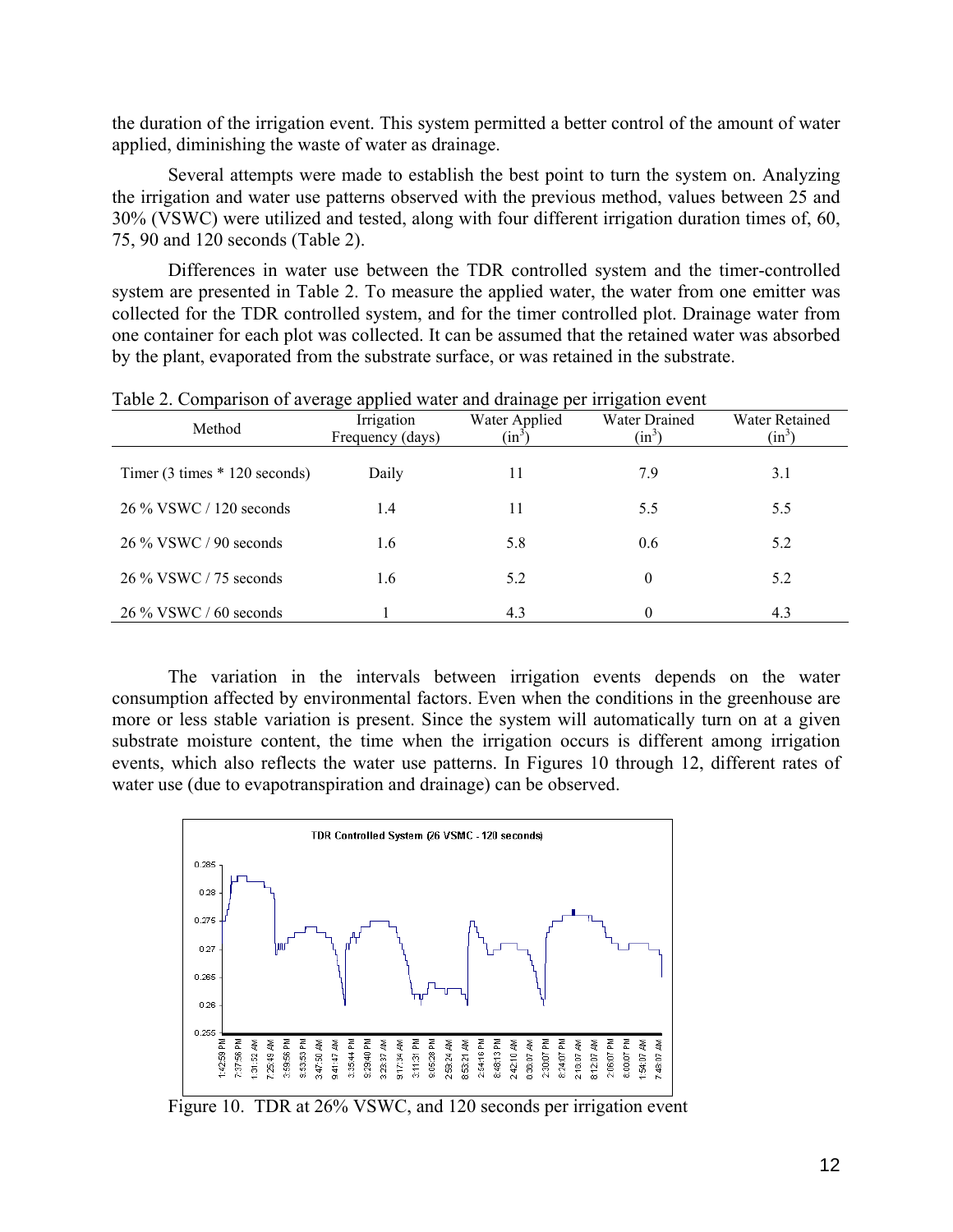





Figure 12. TDR at 26% VSWC, and 60 seconds per irrigation event



Figure 13. Comparison between TDR and timer controlled irrigation systems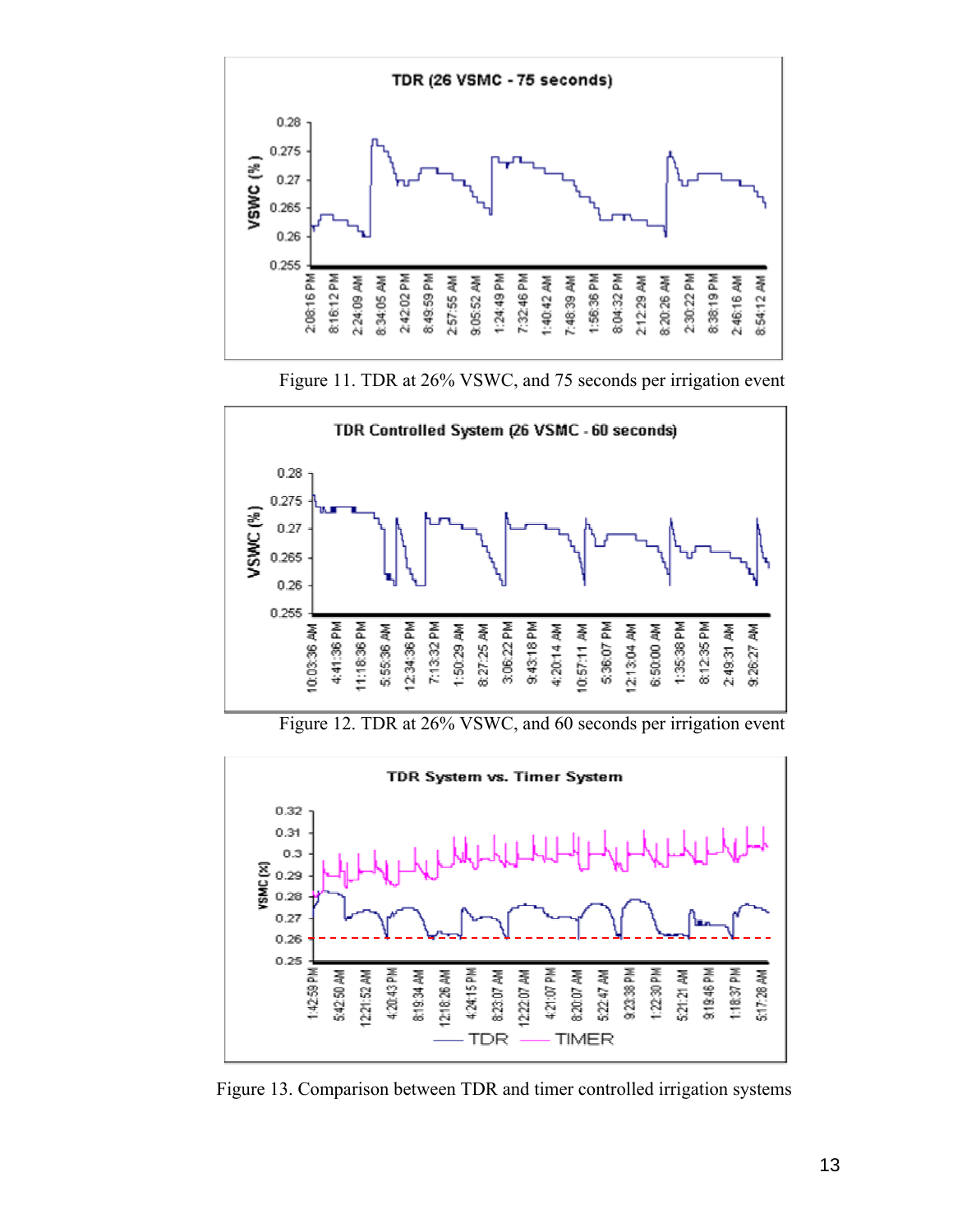A comparison between the TDR and Timer controlled systems is presented in Figure 14. The main difference is that the TDR system fluctuates around moisture content of 27%. At the same time the moisture content on the substrate of the plot controlled by the timer keeps increasing while the drainage collected also increases. The increase in moisture content is also and indicator that the plant is not using all that water and the irrigation system is just saturating the substrate. This increase in water content can diminish the availability of oxygen for the roots, and also promote development of bacterial and fungal diseases.

#### *Tensiometer Based Irrigation Control System*

 In the second experiment, the tensiometers were also used to control the starting point of an irrigation system. The system was programmed to start irrigation when the signal from the tensiometers reached the 17.24 kPa mark. The system was less precise under tensiometer control then under TDR control (Figure 14), turning irrigation on later than the set limit.



Figure 14. Comparison of tensiometer controlled irrigation systems

 The three types of sensors and a timer used as irrigation system controllers are compared in Table 3. Compared to the Timer plot, the TDR set at 18% VSWC applies almost 80% less water, with an application efficiency of 0.38. Application efficiency is the ratio of retained water available for the plant roots to the total water applied (Smajstrla, et al. 2002).

| Method                           | Irrigation<br>Events | Water Applied<br>$(in^3)$ | Change $(\% )$<br>Applied Water | $(in^3)$ | Water Drained Water Retained<br>$(in^3)$ | Application<br>Efficiency |
|----------------------------------|----------------------|---------------------------|---------------------------------|----------|------------------------------------------|---------------------------|
| Timer                            | 28                   | 1676                      |                                 | 1033     | 643                                      | 0.38                      |
| <b>TDR (18% VSWC)</b>            | 17                   | 359                       | $-78$                           | 137      | 222                                      | 0.61                      |
| Short Tens. (17.24 kPa)          | 19                   | 593                       | - 64                            | 309      | 287                                      | 0.48                      |
| Long Tens. $(17.24 \text{ kPa})$ | 21                   | 824                       | $-50$                           | 429      | 395                                      | 0.47                      |

| Table 3. Comparison of average applied water per sensor |  |
|---------------------------------------------------------|--|
|---------------------------------------------------------|--|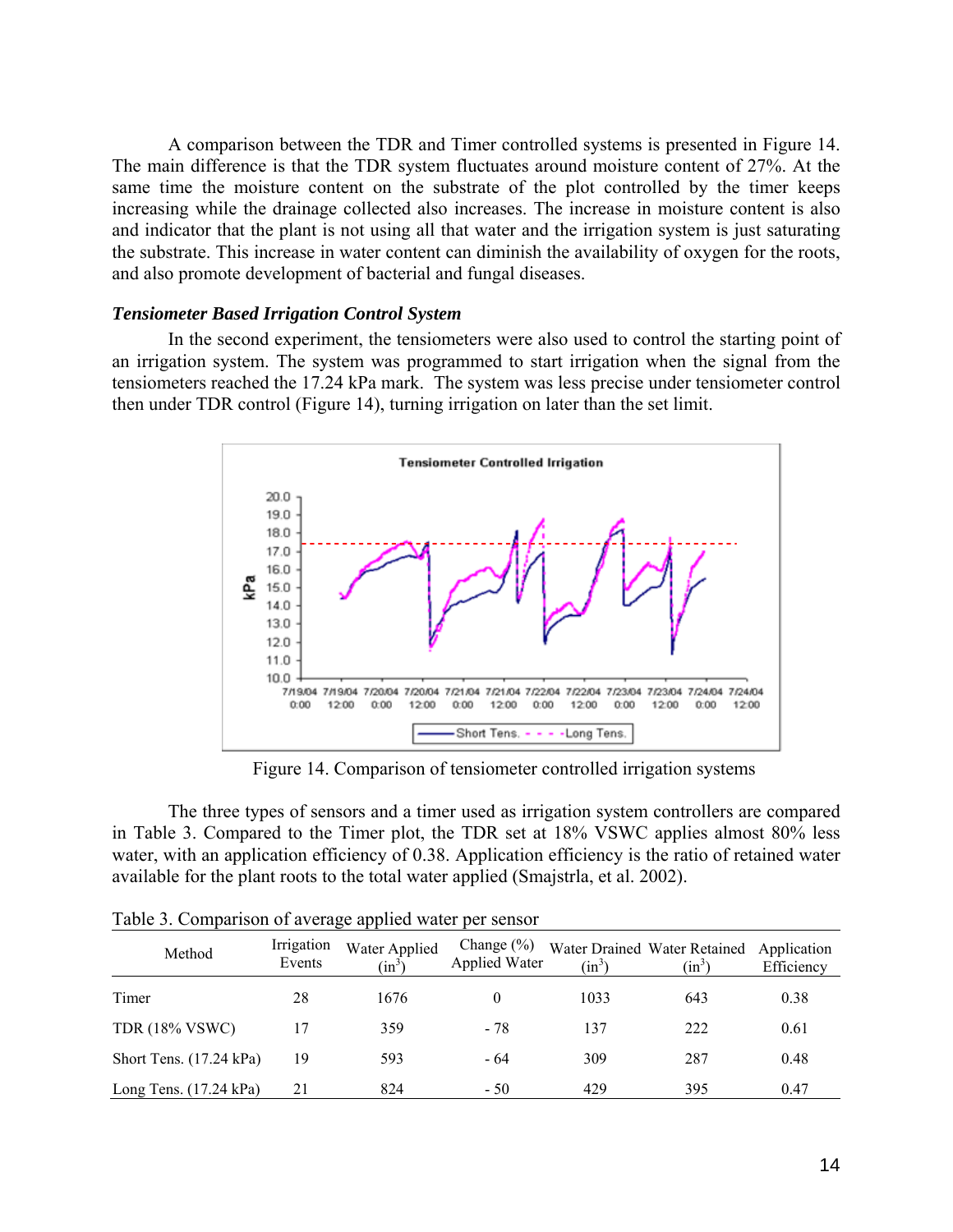### **Recommendations and Future Work**

 Time domain reflectometry can be used to measure volumetric soil water content in coarse organic substrate with some success. TDR works more precisely between 20% and 35% VSWC. It should be used with caution with VSWC values above or below those limits for this type of substrate. Nevertheless, the use of a soil water content monitoring device reduces the volume of water applied in nursery production compared to a timer-controlled system. Using a TDR controlled system reduced water use by more than 60%, and with some settings (18% or 20% VSWC) almost 80%. The savings were approximately 60%, and 50% with the short and long tensiometers respectively. The efficiencies are 0.61 for short tensiometers, 0.48 for long tensiometers, and 0.47 for TDR.

### **Literature**

Acculab. 2002. VIR-10kg Scale User Manual. Acculab Inc.

- Black, C.A. 1965. Methods of Soil Analysis: Part I Physical and mineralogical properties. American Society of Agronomy, Madison, WI.
- Burt, C.M. and Styles, S.W. 2000. Irrigation System Series, Updating Drip Irrigation Knowledge. Irrigation Journal pp. 10, March-April 2000.
- Carriker, R.R. 2000. Florida's Water: Supply, Use, and Public Policy, FE 207, EDIS. UF/IFAS. FL.
- Charlesworth, P. 2000. Irrigation Insights, Soil Water Monitoring. CSIRO Land and Water. Lismore, Australia.
- CSI. 2002. Water Content Reflectometer Model CS616-L. Campbell Scientific Inc. Logan, UT.
- CSI. 1997. CR10 Measurement and Control System User Manual. Campbell Scientific Inc. Logan, UT.
- Haman, D.Z., Yeager, T.H., Beeson, R.C and Knox, G.W. 1998. Multiple Pot Box Container Plant Production. J. Environ. Hort 16 (1): 60. March.
- Haman, D.Z. and Yeager, T.H. 1997. Irrigation System Selection for Container Nurseries, AE-263, EDIS. UF/IFAS. FL.
- Haman, D.Z., Smajstrla, A.G. and Pitts, D.J. 1996. Efficiencies of Irrigation Systems Used in Florida Nurseries, Bulletin 312, EDIS. UF/IFAS. FL.
- Irrometer. 2003. Low-tension and Mini low -tension Irrometers, remote sensing tensiometer. Irrometer Company. Riverside, CA.
- LabView. 2001. Getting Started with LabView. National Instruments. TX.
- Lebeau, B., S. Barrington, and R. Bonnell. 2003. Micro-tensiometers to monitor water retention in peat potted media. Soil and Water Division. ASAE. 19(5): 559-564.
- Muñoz-Carpena, R., Yuncong-Li, and Olczyk, T. 2002. Alternatives of Low Cost Soil Moisture Monitoring Devices for Vegetable Production in South Miami-Dade County, ABE 333, EDIS. UF/IFAS. FL.